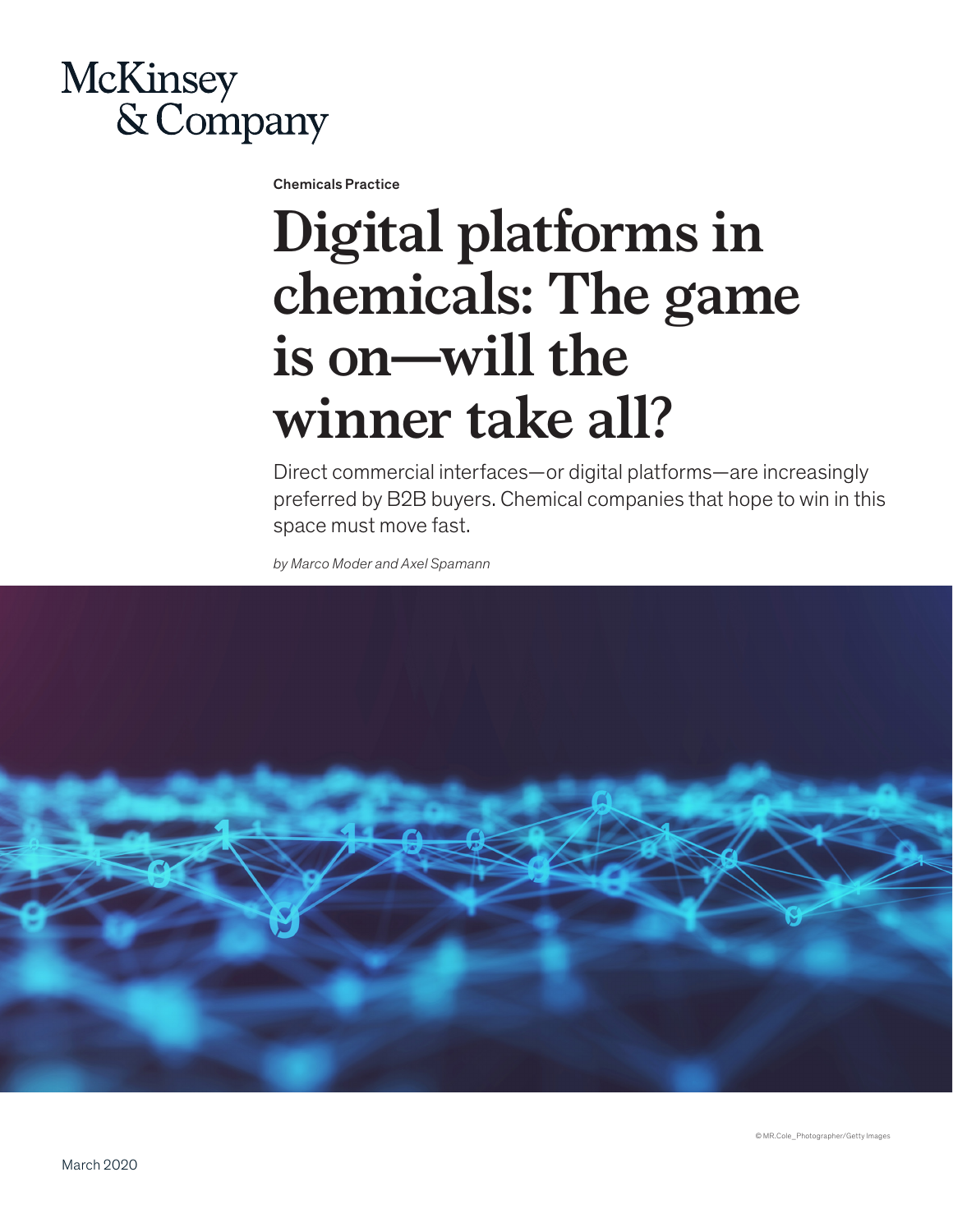An increasing number of chemical companies are applying digital approaches to marketing and sales. One way that's manifesting itself is in the creation of direct commercial interfaces, or digital platforms. These platforms offer chemicals, plastics, and synthetics across two customer bases: manufacturer to manufacturer (B2B) and manufacturer to consumer (B2C).

Of these, B2B buyers are increasingly open to making purchases via digital platforms. In fact, our research shows that 85 percent of B2B buyers prefer purchasing known products from a digital platform as opposed to ordering by phone or email. One reason for this preference is the increased importance customers place on digital buying experiences (exhibit).

From the customer perspective, digital platforms in chemicals can be categorized along two dimensions: 1) single manufacturer versus an "open platform," which includes several manufacturers, and 2) standard transactional platform versus one geared toward industry expertise. In general, standard products with fragmented customer bases, such as polyethylene, have the highest potential to sell via digital channels. Products with high price volatility can potentially be sold via e-auction model. And predefined products can allow for more flexibility and therefore increased options for consumers.

## Exhibit

## **Digital solutions can improve B2B customers' buying experiences.**



<sup>1</sup> Minimum order quantity.